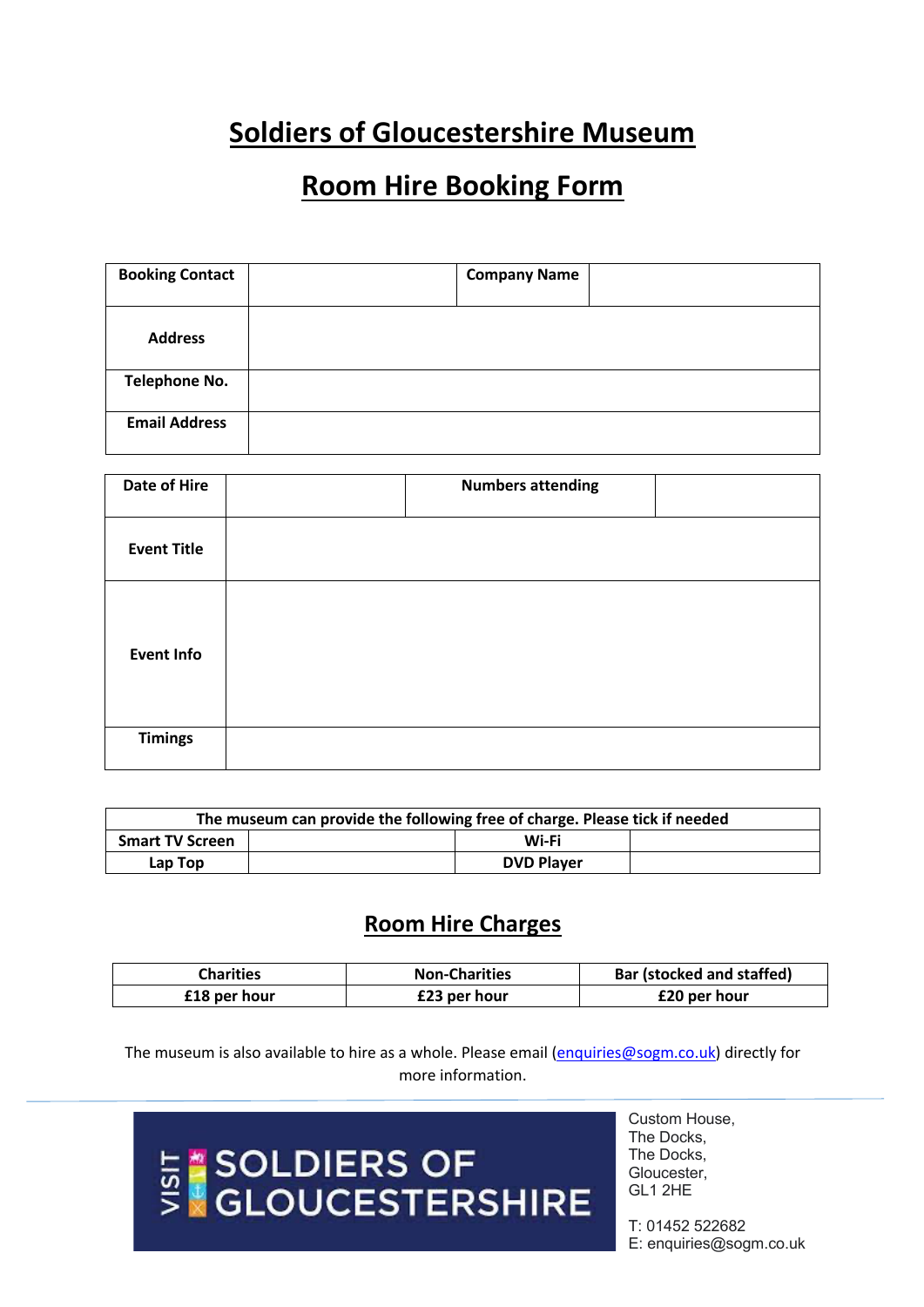### **Catering Requirements**

| <b>Option</b>                                | Price (per person) | <b>Numbers</b> | <b>Total Cost</b> |
|----------------------------------------------|--------------------|----------------|-------------------|
| <b>Hot Drinks</b>                            |                    |                |                   |
| Tea & Coffee                                 | £1.00              |                |                   |
| <b>Tea, Coffee &amp; Biscuits</b>            | £1.50              |                |                   |
| <b>Cold Drinks</b>                           |                    |                |                   |
| <b>Orange Juice</b>                          | £1.50              |                |                   |
| <b>Bottled Water (still)</b>                 | £2.00              |                |                   |
| <b>Bottled Water (sparkling)</b>             | £2.00              |                |                   |
| Food                                         |                    |                |                   |
| <b>Sandwich platter (standard selection)</b> | £2.10              |                |                   |
| <b>Sandwich Platter (vegetarian option)</b>  | £2.10              |                |                   |
| <b>Selection board (Charcuterie)</b>         | £6.00              |                |                   |
| <b>Selection board (Indian)</b>              | £6.00              |                |                   |
| <b>Selection board (West Country)</b>        | £6.00              |                |                   |
| <b>Cheese board</b>                          | £6.00              |                |                   |

All prices are charged per person, per serving, unless otherwise stated. Final numbers for all catering requirements need to be received at least 10 working days in advance of the hire. There is no guaranteed refund should your catering requirements be reduced after this date. Please note: Customers are not permitted to bring their own catering to an event without prior permission.

Please return your signed and completed booking form to us via post, email, or in person, along with your 20% deposit. Deposits can be paid via card, in person, or by cheque (made payable to 'The Soldiers of Gloucestershire Museum'). Terms and conditions of hire are attached to this form.

| <b>Room Hire Fee (Sub-total)</b> |  |
|----------------------------------|--|
| <b>Catering Fee (Sub-total)</b>  |  |
| Total                            |  |

| I hereby make application to hire the above spaces and services for the purpose set out above. I<br>have read and agree to abide by the terms and conditions of hire. I confirm that I am over 18<br>years of age. |  |  |  |
|--------------------------------------------------------------------------------------------------------------------------------------------------------------------------------------------------------------------|--|--|--|
| <b>Signature of hirer</b><br>Date                                                                                                                                                                                  |  |  |  |

# **E SOLDIERS OF<br>SEGLOUCESTERSHIRE**

Custom House, The Docks, The Docks, Gloucester, GL1 2HE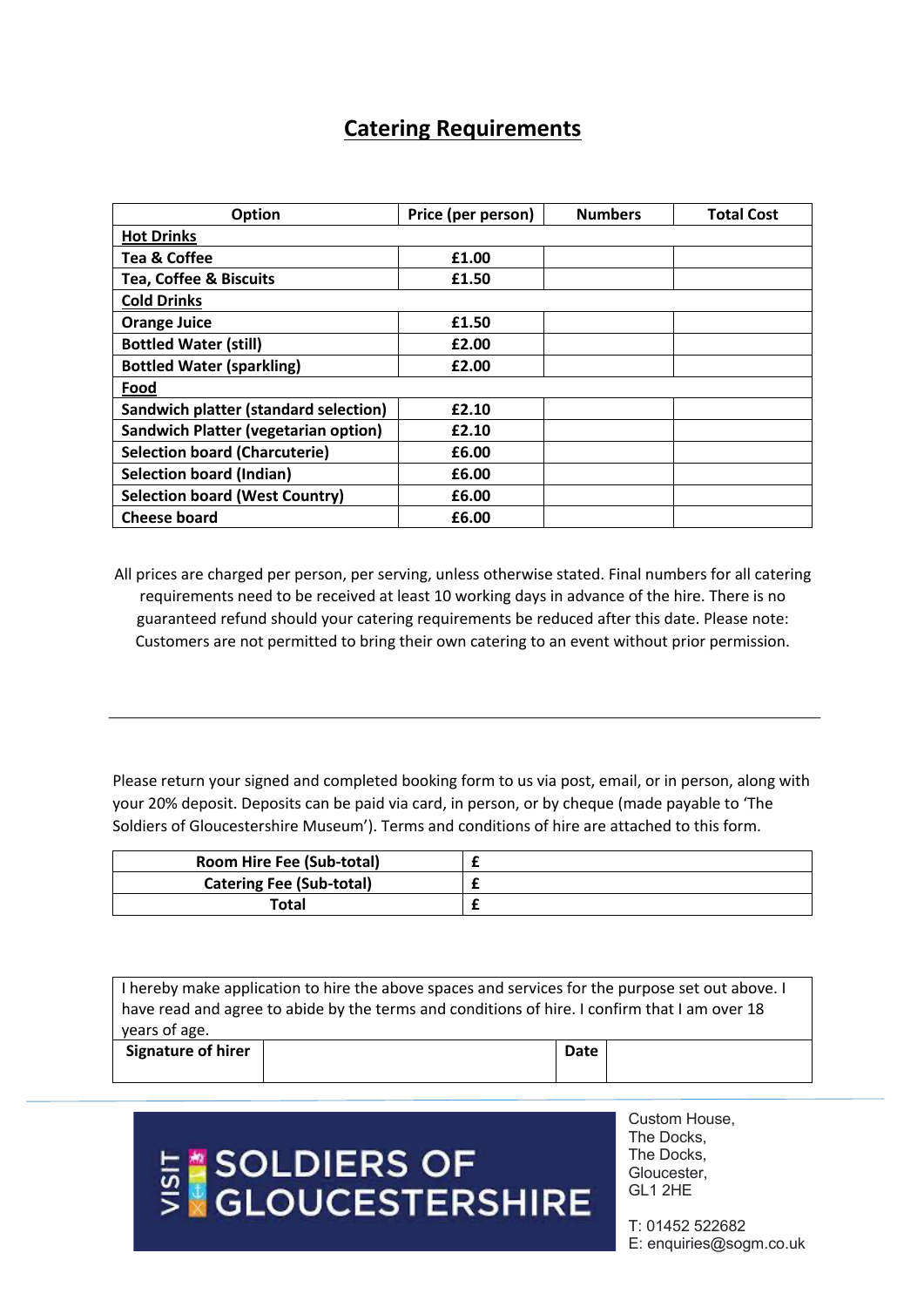### **Terms and Conditions**

#### **TERMINATION BY THE SOLDIERS OF GLOUCESTERSHIRE MUSEUM (hereafter referred to as 'The Museum')**

- The Museum reserves the right to terminate the Agreement at any time. Upon such termination the Museum shall return to the Hirer any monies paid in respect of the application (including the deposit), but shall be under no liability to the Hirer for loss or damage which the Hirer may sustain as a result of such termination.
- The Museum shall be entitled to cancel the hiring and effect immediate vacation of the Premises if the Hirer fails to observe the terms and conditions of hire.
- The Museum shall be entitled to cancel the hiring if at any time prior to the commencement of the function it appears to the Manager that the Hirer has made material omission or missstatement in the application form.
- The Museum shall be entitled to cancel the hiring if the hirer fails to return the appropriate booking form, and agreed deposit prior to the date of the hire.
- In the event of termination being due to the first three points or to some default of the Hirer, the Museum will retain the deposit and any other such sums to cover expenses incurred by such a termination.

#### **TERMINATION BY THE HIRER**

- The Hirer shall have the right to terminate the Agreement in writing to the Manager at any time prior to the date of hiring.
- If the cancellation is made prior to 10 working days before the event, the Museum will retain the deposit only.
- If the cancellation is made within 10 working days of the event the Museum will be due 33% or 1/3 of the hire charges or the deposit whichever is the greater.
- If the cancellation is made within 5 working days of the event, the Museum will be due 100% of the hire fees.

#### **USE OF PREMISES HIRED**

• No part of the Premises shall be used for any purpose or purposes other than those specified on the agreement or for which they are intended.

#### **STATE OF THE PREMISES**

• The Hirer shall leave the Premises in a good and clean condition. If, in the opinion of the Manager, the hiring shall cause excessive amounts of litter or the Premises are left in an

# **E \*SOLDIERS OF<br>S \*GLOUCESTERSHIRE**

Custom House, The Docks, The Docks, Gloucester, GL1 2HE